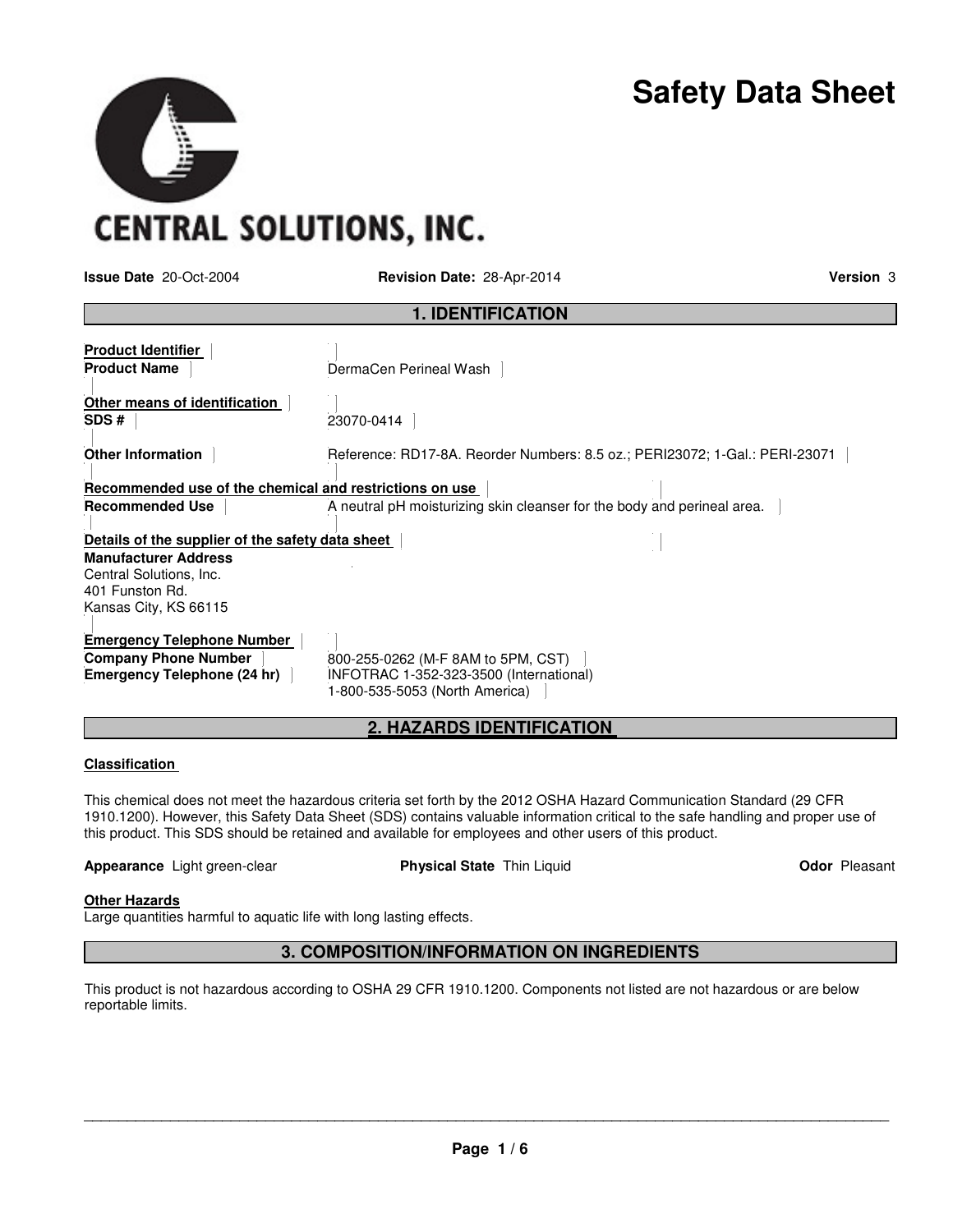## \_\_\_\_\_\_\_\_\_\_\_\_\_\_\_\_\_\_\_\_\_\_\_\_\_\_\_\_\_\_\_\_\_\_\_\_\_\_\_\_\_\_\_\_\_\_\_\_\_\_\_\_\_\_\_\_\_\_\_\_\_\_\_\_\_\_\_\_\_\_\_\_\_\_\_\_\_\_\_\_\_\_\_\_\_\_\_\_\_\_\_\_\_ **4. FIRST-AID MEASURES**

## **First Aid Measures**

| <b>Eve Contact</b>  | Rinse immediately with plenty of water, also under the eyelids, for at least 15 minutes.          |
|---------------------|---------------------------------------------------------------------------------------------------|
| <b>Skin Contact</b> | If skin irritation develops, wash product off with water. Is intended to be a skin cleanser.      |
| <b>Inhalation</b>   | Remove to fresh air.                                                                              |
| Ingestion           | Dilute by giving a large amount of water. Allow vomiting to occur, then get medical<br>attention. |

## **Most important symptoms and effects**

**Symptoms May cause mild eye irritation. May cause gastrointestinal disturbance.** 

## **Indication of any immediate medical attention and special treatment needed**

**Notes to Physician Treat symptomatically.** 

## **5. FIRE-FIGHTING MEASURES**

#### **Suitable Extinguishing Media**

Use extinguishing measures that are appropriate to local circumstances and the surrounding environment.

## **Unsuitable Extinguishing Media** Not determined.

## **Specific Hazards Arising from the Chemical**

Non-flammable.

## **Protective equipment and precautions for firefighters**

As in any fire, wear self-contained breathing apparatus pressure-demand, MSHA/NIOSH (approved or equivalent) and full protective gear.

## **6. ACCIDENTAL RELEASE MEASURES**

## **Personal precautions, protective equipment and emergency procedures**

**Personal Precautions Use personal protective equipment as required.** 

## **Methods and material for containment and cleaning up**

**Methods for Containment** Prevent further leakage or spillage if safe to do so.

**Methods for Clean-Up** Small spills (less than 1 gallon) may be washed down a drain with lots of water or cleaned up and disposed of into a sanitary sewer system. Large spills (more than 1 gallon) should be contained and collected (by absorption [sand, clay, or other absorbent material] or vacuuming) then disposed of properly.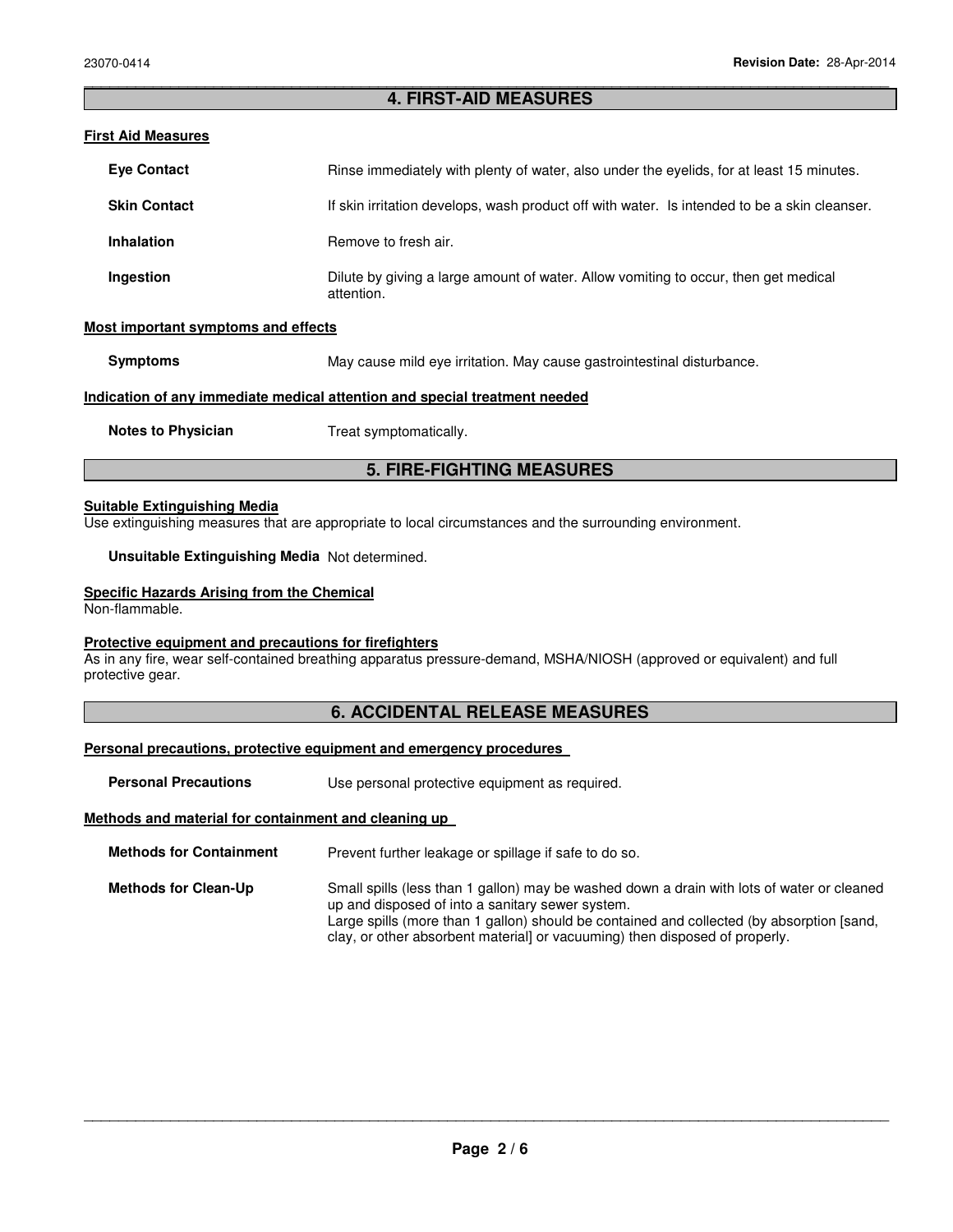# **7. HANDLING AND STORAGE Precautions for safe handling Advice on Safe Handling** Handle in accordance with good industrial hygiene and safety practice. **Conditions for safe storage, including any incompatibilities Storage Conditions** Keep containers tightly closed in a dry, cool and well-ventilated place. Do not contaminate food or feed stuffs. Do not reuse container. Keep out of the reach of children. **Incompatible Materials** None known. **8. EXPOSURE CONTROLS/PERSONAL PROTECTION Exposure Guidelines** No exposure limits noted for ingredient(s) **Appropriate engineering controls Engineering Controls None under normal use conditions. Individual protection measures, such as personal protective equipment Eye/Face Protection** Avoid contact with eyes. **Skin and Body Protection** No special technical protective measures are necessary. Is a skin cleanser. **Respiratory Protection** No protective equipment is needed under normal use conditions.

\_\_\_\_\_\_\_\_\_\_\_\_\_\_\_\_\_\_\_\_\_\_\_\_\_\_\_\_\_\_\_\_\_\_\_\_\_\_\_\_\_\_\_\_\_\_\_\_\_\_\_\_\_\_\_\_\_\_\_\_\_\_\_\_\_\_\_\_\_\_\_\_\_\_\_\_\_\_\_\_\_\_\_\_\_\_\_\_\_\_\_\_\_

**General Hygiene Considerations** Do not get in eyes. Keep away from food and drink.

## **9. PHYSICAL AND CHEMICAL PROPERTIES**

## **Information on basic physical and chemical properties**

| <b>Physical State</b><br>Appearance<br>Color                                                                                                                                                                                                                                                                                                                                                                                                                                                                                                                    | Liquid<br>Clear thin liquid<br>Light green                                                                                                                                                                                                                                                                                                    | Odor<br><b>Odor Threshold</b> | Pleasant<br>Not determined |
|-----------------------------------------------------------------------------------------------------------------------------------------------------------------------------------------------------------------------------------------------------------------------------------------------------------------------------------------------------------------------------------------------------------------------------------------------------------------------------------------------------------------------------------------------------------------|-----------------------------------------------------------------------------------------------------------------------------------------------------------------------------------------------------------------------------------------------------------------------------------------------------------------------------------------------|-------------------------------|----------------------------|
| <b>Property</b><br>рH<br><b>Melting Point/Freezing Point</b><br><b>Boiling Point/Boiling Range</b><br><b>Flash Point</b><br><b>Evaporation Rate</b><br>Flammability (Solid, Gas)<br><b>Upper Flammability Limits</b><br><b>Lower Flammability Limit</b><br><b>Vapor Pressure</b><br><b>Vapor Density</b><br><b>Specific Gravity</b><br><b>Water Solubility</b><br>Solubility in other solvents<br><b>Partition Coefficient</b><br><b>Autoignition Temperature</b><br><b>Decomposition Temperature</b><br><b>Kinematic Viscosity</b><br><b>Dynamic Viscosity</b> | Values<br>$6.00 - 7.00$<br>Not established<br>100 ℃ / 212 °F<br>Not flammable<br>Not established<br>$n/a$ -liquid<br>Not applicable<br>Not applicable<br>Not established<br>Not established<br>$0.998 - 1.008$<br>Completely soluble<br>Not determined<br>Not determined<br>Not determined<br>Not determined<br>Not determined<br>$< 100$ cps | Remarks · Method              |                            |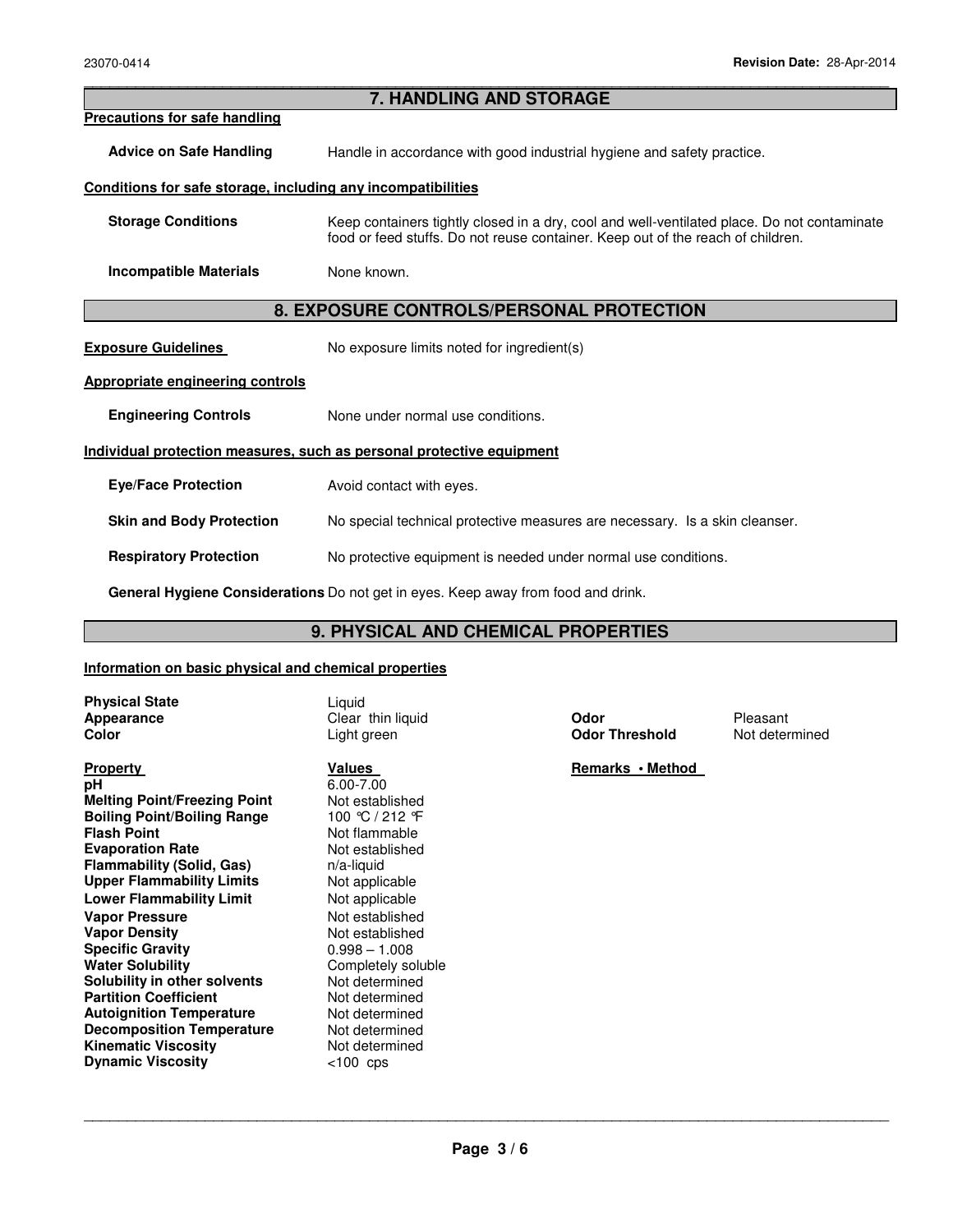**Property Values Values Property Fermined Explosive Properties Algorithms** Theorem Remarks • Method **Explosive Properties** Algorithms and *Not* determined **Explosive Properties**<br> **Oxidizing Properties**<br>
Not determined **Oxidizing Properties<br>Density** 

**Density** 8.32-8.40 lb/gal

## **10. STABILITY AND REACTIVITY**

\_\_\_\_\_\_\_\_\_\_\_\_\_\_\_\_\_\_\_\_\_\_\_\_\_\_\_\_\_\_\_\_\_\_\_\_\_\_\_\_\_\_\_\_\_\_\_\_\_\_\_\_\_\_\_\_\_\_\_\_\_\_\_\_\_\_\_\_\_\_\_\_\_\_\_\_\_\_\_\_\_\_\_\_\_\_\_\_\_\_\_\_\_

#### **Reactivity**

Not reactive under normal conditions.

## **Chemical Stability**

Stable under recommended storage conditions.

#### **Possibility of Hazardous Reactions**

None under normal processing.

**Hazardous Polymerization** Hazardous polymerization does not occur.

## **Conditions to Avoid**

Keep out of reach of children.

## **Incompatible Materials**

None known.

## **Hazardous Decomposition Products**

None known.

## **11. TOXICOLOGICAL INFORMATION**

## **Information on likely routes of exposure**

| <b>Product Information</b>                                  |                                                                                                           |  |  |
|-------------------------------------------------------------|-----------------------------------------------------------------------------------------------------------|--|--|
| <b>Eye Contact</b>                                          | Avoid contact with eyes.                                                                                  |  |  |
| <b>Skin Contact</b>                                         | Not expected to be a skin irritant during prescribed use.                                                 |  |  |
| <b>Inhalation</b>                                           | Under normal conditions of intended use, this material is not expected to be an inhalation<br>hazard.     |  |  |
| Ingestion                                                   | Do not taste or swallow.                                                                                  |  |  |
| <b>Component Information</b>                                |                                                                                                           |  |  |
| Information on physical, chemical and toxicological effects |                                                                                                           |  |  |
| <b>Symptoms</b>                                             | Please see section 4 of this SDS for symptoms.                                                            |  |  |
|                                                             | Delayed and immediate effects as well as chronic effects from short and long-term exposure                |  |  |
| Carcinogenicity                                             | This product does not contain any carcinogens or potential carcinogens as listed by OSHA,<br>IARC or NTP. |  |  |
| <b>Numerical measures of toxicity</b><br>Not determined     |                                                                                                           |  |  |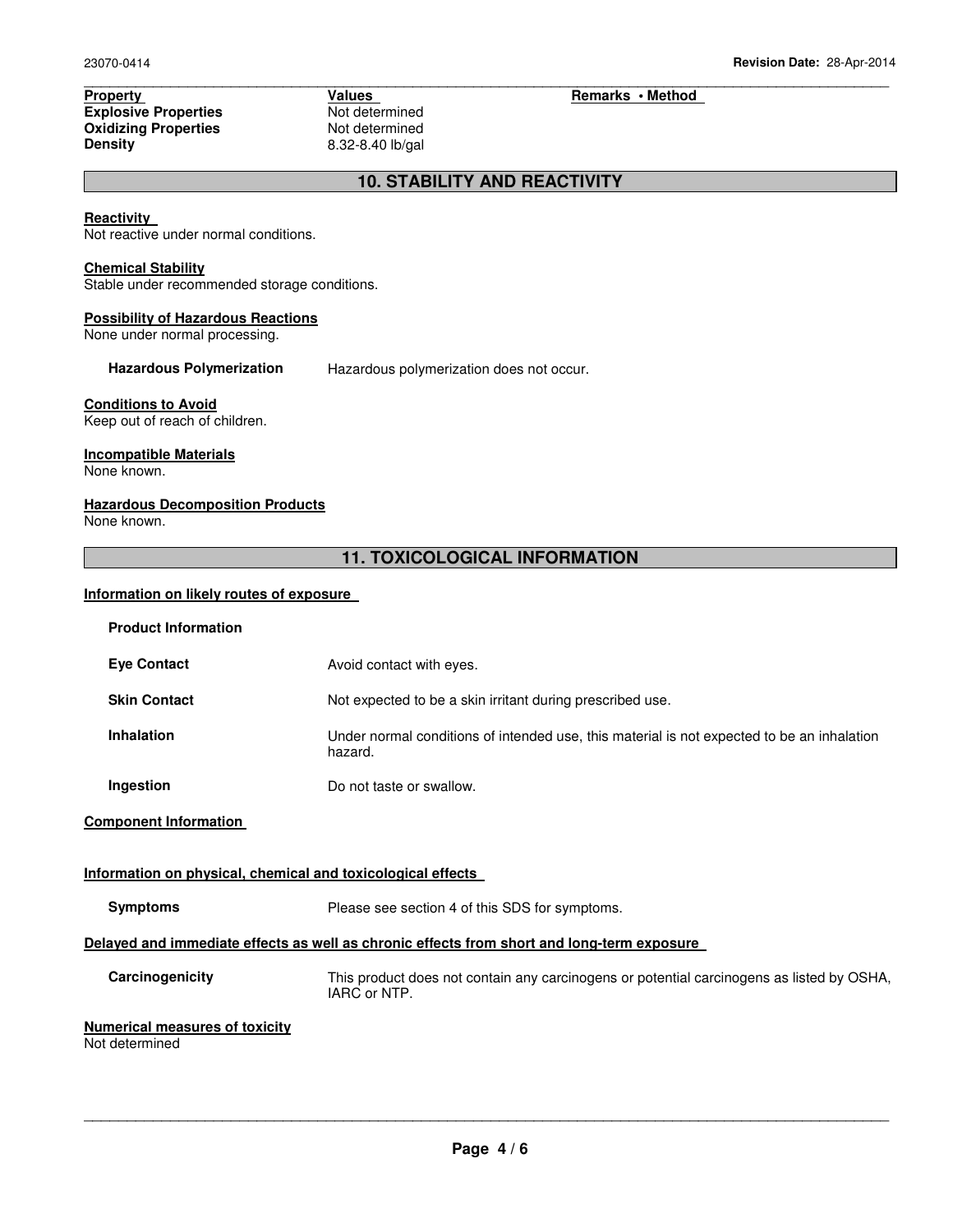## \_\_\_\_\_\_\_\_\_\_\_\_\_\_\_\_\_\_\_\_\_\_\_\_\_\_\_\_\_\_\_\_\_\_\_\_\_\_\_\_\_\_\_\_\_\_\_\_\_\_\_\_\_\_\_\_\_\_\_\_\_\_\_\_\_\_\_\_\_\_\_\_\_\_\_\_\_\_\_\_\_\_\_\_\_\_\_\_\_\_\_\_\_ **12. ECOLOGICAL INFORMATION**

## **Ecotoxicity**

Large quantities harmful to aquatic life. Harmful to aquatic life with long lasting effects.

## **Persistence/Degradability**

Not determined

# **Bioaccumulation**

Not determined

#### **Mobility** Not determined

**Other Adverse Effects**

Not determined

## **13. DISPOSAL CONSIDERATIONS**

## **Waste Treatment Methods**

| <b>Disposal of Wastes</b>        | Disposal should be in accordance with applicable regional, national and local laws and<br>regulations. |  |
|----------------------------------|--------------------------------------------------------------------------------------------------------|--|
| <b>Contaminated Packaging</b>    | Disposal should be in accordance with applicable regional, national and local laws and<br>regulations. |  |
| <b>14. TRANSPORT INFORMATION</b> |                                                                                                        |  |

| <b>Note</b> | Please see current shipping paper for most up to date shipping information, including<br>exemptions and special circumstances. |  |  |
|-------------|--------------------------------------------------------------------------------------------------------------------------------|--|--|
| <u>DOT</u>  | Not regulated                                                                                                                  |  |  |
| <b>IATA</b> | Not regulated                                                                                                                  |  |  |
| <b>IMDG</b> | Not regulated                                                                                                                  |  |  |

# **15. REGULATORY INFORMATION**

**International Inventories** 

Not determined

## **US Federal Regulations**

**SARA 313** Not determined

## **US State Regulations**

## **U.S. State Right-to-Know Regulations**

Not determined